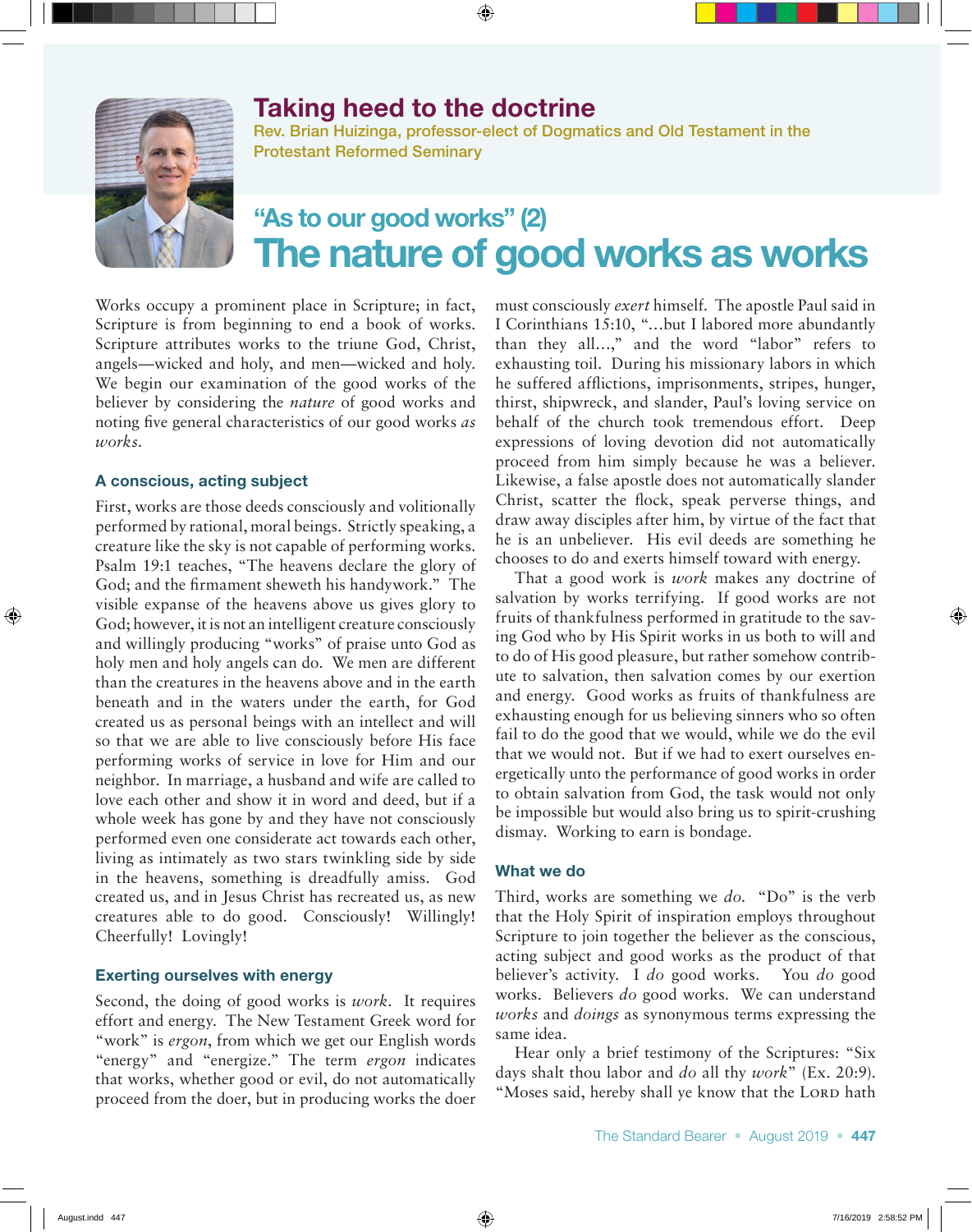sent me to *do* all these *works*, for I have not done them of mine own mind" (Num. 16:28). Jesus, the perfect doer of perfect works, said of His works, "My meat is to *do* the will of him that sent me, and to finish his work" (John 4:34), and "…for the *works* which the Father hath given me to finish, the same *works* that I *do*, bear witness of me, that the Father hath sent me" (John 5:36), and "…the *works* that I *do* in my Father's name, they bear witness of me" (John 10:25), and "I have glorified thee on the earth, I have finished the *work* which thou gavest me to *do*" (John 17:4). Elsewhere Scripture exhorts the believer, saying, "Let him eschew evil, and *do good,* let him seek peace and pursue it" (I Pet. 3:11); and the rich are charged, "that they *do good,* that they be rich in good works, ready to distribute, willing to communicate" (I Tim. 6:18); and we are all taught, "whatsoever ye *do* in word or deed, *do* all in the name of the Lord Jesus, giving thanks to God and the Father by him" (Col. 3:17). We receive the benediction that God "make you perfect in every *good work* to *do* his will, working in you that which is well pleasing in his sight, through Jesus Christ..." (Heb. 13:21).

In keeping with Scripture, the confessions use the same verb "do" in connection with good works. The Heidelberg Catechism asks, "Since then we are delivered from our misery, merely of grace, through Christ, without any merit of ours, why must we still *do good works*" (L.D. 32, Q&A 86)? Quoting Philippians 2:13 and Luke 17:10, Belgic Confession, Article 24 teaches:

Therefore we *do* good works, but not to merit by them, (for what can they merit?) nay, we are beholden to God for the good works we *do*, and not He to us, since it is He that worketh in us both to will and to *do* of His good pleasure. Let us therefore attend to what is written: when ye shall have done all those things which are commanded you, say, we are unprofitable servants; we have done that which was our duty to *do.*" (emphasis added)

What further proves that good works are something we *do* is the demand of God's law. God's law of ten commandments is the standard according to which the believer does good works (Heid. Cat., LD 33, Q&A 91). The law says, "Do!" The law makes plain that if a man will live with God there is that which the man must *do*; he must *do* good works of obedience in love for God and the neighbor. When a chief expounder of the law came to Jesus tempting Him with a question about salvation by the law, saying, "What shall I do to inherit eternal life" (Luke 10:25), Jesus brought the man to agree that the law requires perfect love for God; and then Jesus sent that lawyer away with what he must know if he wants eternal life by the law: he must *do*:

"Thou hast answered right, this *do*, and thou shalt live" (Luke 10:28). The law declares, "Cursed is every one that continueth not in all things which are written in the book of the law to *do* them" (Gal. 3:10). God says to all Israel, "Therefore shall ye keep my commandments, and *do* them: I am the Lord" (Lev. 22:31). One who continues in the perfect law of liberty is not only a hearer "but a *doer* of the work" (James 1:25).

What it means "to do" is not only indicated by Scripture's use of that verb in joining together the believer as subject with his works as an object, but by the lexical definition of the verb. The main OT Hebrew verb that is translated "do" is *asah*, which means "to do, make, produce, work, accomplish, or perform." From this verb is derived the Hebrew noun *ma'aseh* which means "work" or "deed" as in Genesis 44:15, "…what *deed* is this that ye have done…?" The main NT Greek verb translated "do" is *poieo* which means "to do, make, labor, produce, or work." When we *do* good works we are *doing* something, we are *producing* something, we are *working*. We are not merely willing or thinking or desiring internally in the soul but we are performing something through the instrumentality of the body. Again, I *do* good works. You *do* good works.

This verb "to do" that means "to work or perform" is not to be confused with the auxiliary verb "do" that simply serves to make the present tense of a main verb. For example, "Blessed are they which *do* hunger and thirst after righteousness, for they shall be filled (they are not doing (*poieo*) hunger or performing (*poieo*) thirst, but they *are presently* hungering and thirsting)," (Matt. 5:6). Or, "Who by him do believe in God…" (I Pet. 1:21), which does not mean that we do or perform (*poieo*) belief but that we *are* believing.

That a good work is that which we *do* clearly distinguishes good works from faith. Neither faith as a bond nor faith as an activity is something we *do*, work, or perform. Good works proceed from faith, but faith itself is not a *doing*. We do not *do* faith, or *do* knowledge, or *do* trust, confidence, assurance or certainty. We do not *do* embracing, appropriating, or resting. While *doing* and *working* are two synonyms expressing the same idea, *doing* and *believing* are certainly not. *Doing* and *believing* are completely different concepts. Believing is one activity; doing or working is a completely different activity (Rom. 4:5). Commenting on Galatians 3:12, Prof. H. Hanko explains:

Faith is exactly the opposite of law. Faith does not operate on the principle of "doing" or "working." Faith is exactly not a matter of working. There are those who claim that faith is a work of man, an activity of man's own free will. In a subtle way they change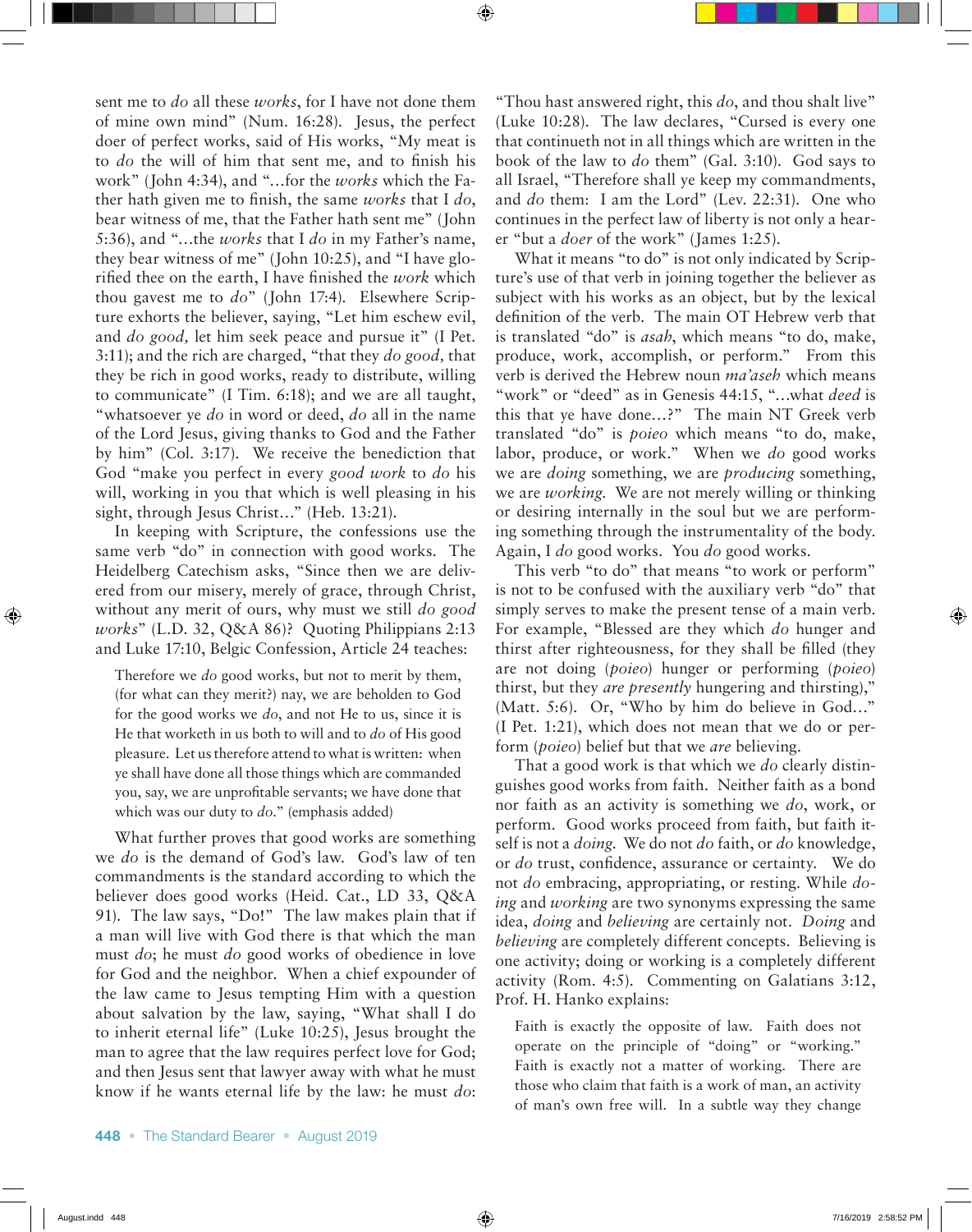the correct statement "Man is saved by faith alone" to mean "man is saved by the work of believing." This is an inexcusable corruption of biblical truth."1

To be sure, faith is an activity ("embrace" is a favorite verb of all three of our Reformed confessions). To be sure, faith is demanded by the gospel call. To be sure, it is necessary to address the hearer of the gospel with the imperative, "Believe!" To be sure, faith as a response to the gospel call is properly called obedience (Rom. 10:16). To be sure, *we* believe, not God. But faith (or, for that matter, repentance as a renouncing of and turning from our sinful works with a broken spirit and contrite heart in response to the gospel call "Repent!") is not a *doing*  or *working* or *performing.* Faith, the faith whereby we are justified, the faith by which we are saved in being brought into the conscious experience and assurance of the favor of God has no inherent efficacy in itself, but is an instrument whereby we embrace the meritorious doings of Jesus Christ. Faith in its activity of believing is not a doing whereby we accomplish something or perform something. While we *do* good works, we do not *do* faith. There is no activity like the activity of faith as the believer who is sovereignly grafted into Jesus Christ by an unbreakable, organic bond inclines his heart unto and rests in the almighty hand of God who through Jesus Christ accomplished everything for the elect sinner. It is exactly the nature of true faith to look away from all the doing that proceeds from it and to look unto all the perfect doings of the Savior revealed in the gospel. 2

The distinction between the *activity* of faith and the *doing* of works can be illustrated by the distinction between our eye and our hand. Seeing with the eye is an activity but it is not a doing. The eye does not produce anything. The eye simply beholds a beautiful object and the heart fixes itself upon that object in admiration. So also faith is seeing, an activity whereby we behold the lovely Christ in the gospel and our heart fixes itself upon Him in complete trust. Faith is seeing (John 3:3), but faith is not a doing whereby we produce something. When Moses lifted up the serpent in the wilderness, the Israelites who looked and believed were saved (John 3:14-15). They were exercising their faith in beholding an object and embracing a promise connected to it, but they were not doing or performing any work by their activity of seeing. However, the hand is different than the eye. It is an instrument for *doing*. We read in II Kings 22:5, "And let them deliver it into the hand of the doers of the work, that have the oversight of the house of the Lord: and let them give it to the doers of the work which is in the house of the Lord, to repair the breaches of the house." Believers in the local church who work with their hands the things which are good are doers who do good deeds of loving service. Even as the physical eye and hand are distinct in their activities, so faith (eye activity) and the doing of good works (hand activity) are different. The believer never looks for salvation in the doings of his own hands or even in the worthiness of his own faith as the spiritual hand of his soul (which spiritual hand is different than his physical hand of doing that holds the bread and wine, Belgic Confession, Art. 35) but to the wondrous works that Jehovah's hand has wrought in the crucified Jesus Christ.

The perfect test to determine whether or not faith is a doing is to hold faith up to God's law. The law demands doing. It says, "Do this and live!" If we should take our faith and present it before the law, what would the law say? If the law accepts faith, then faith is a doing because the law only accepts doing. Faith fails the test. The law will not accept faith. The law is not of faith (Gal. 3:12). The law does not want faith. The law never commands a man to believe. The law will snarl at any man who tries to present it with faith. The law will roar in fury at any man to tries to trick it by presenting it with faith as if it were a doing. The law knows faith is not a doing and the law does not want faith. The law wants works, only works, perfect works, the performance or doing of works. When Jesus came to keep the law on our behalf, He did not give the law faith; He gave the law what the law demanded: the doing of perfect works. He said, "Lo, I come, in the volume of the book it is written of me, to do thy will O God" (Heb. 10:7). He *did*. He *worked*. He *labored*. He *performed*. He *accomplished*. His whole life long He laid His perfect doings before God's law, fulfilling every jot and tittle.

In light of the fact that good works are a doing and faith is not a doing, we must be careful never to confuse faith and works by turning faith into a work we must perform in order to be saved. Salvation is by faith alone. Our experience of salvation as justified believers who know God's pardoning grace is not by our doings but by faith in Christ. If faith truly is something we must *do* to be saved, saved in any sense of the word, then faith is no more faith, grace is no more grace, the gospel is no more gospel, and—terrifyingly—salvation is impossible because salvation by works is utterly impossible for all men

<sup>1</sup> Herman Hanko, *Justified unto Liberty* (Jenison MI: Reformed Free Publishing Association, 2011), 209.

<sup>2</sup> For further reading on this distinction between faith and works, see Herman Hoeksema's sermon on Romans 3:27, entitled "Boasting Excluded" as found in *Righteous By Faith Alone*  (Grandville MI: Reformed Free Publishing Association, 2002), 133-140. The second point of the sermon is called "Excluded Because, according to the Law of Faith, Man *Does* Nothing" (emphasis H. Hoeksema's).